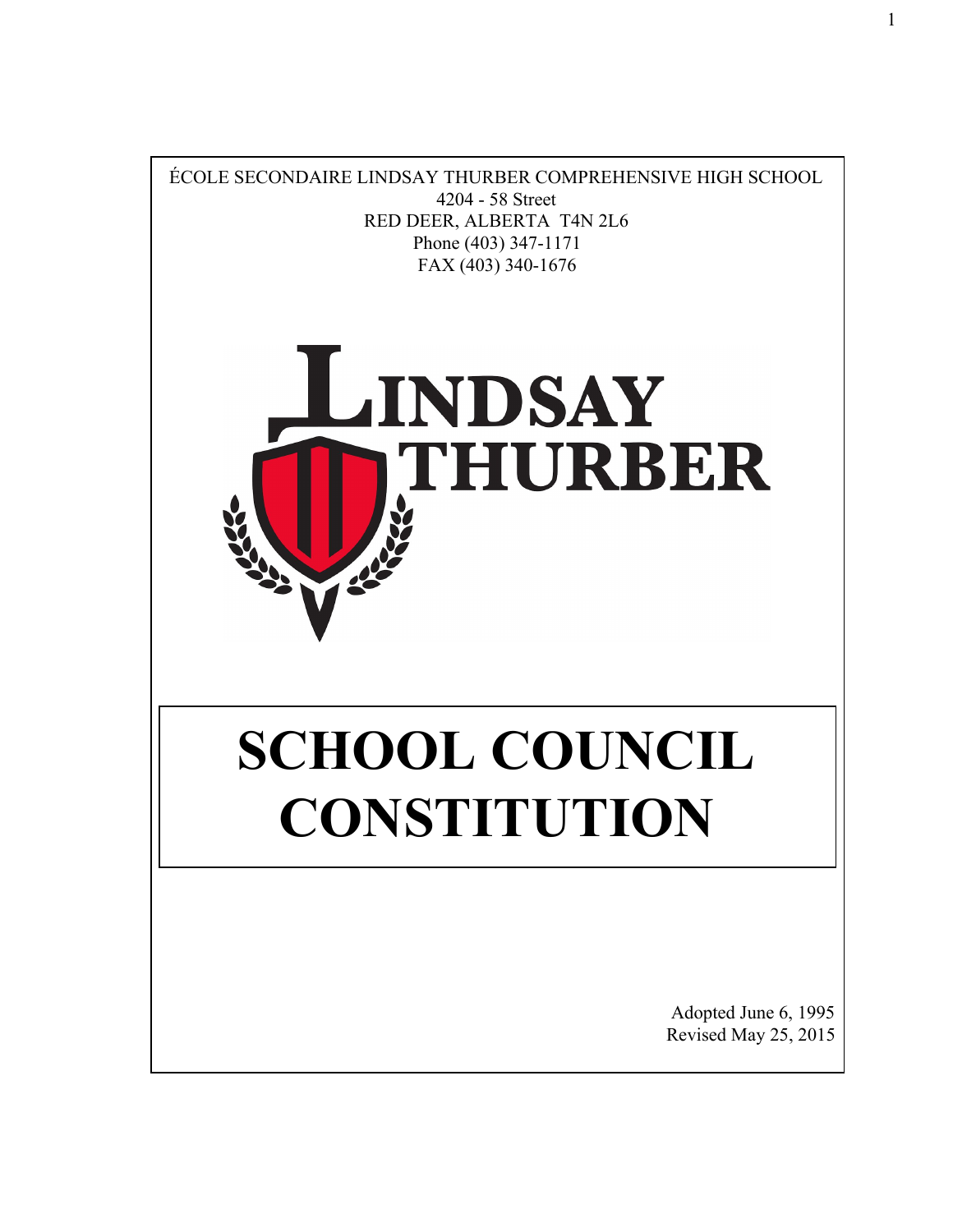## **Definitions**

In this Constitution

- a. "parent" means in respect of a student, the legal guardian, guardian under temporary or permanent guardianship. The authority of a guardian to act under this constitution is subject to any limitation imposed by law on the authority of the guardian, and where a person claims to be a parent or guardian or claims the existence of any limitation on the authority of a parent or guardian, the onus is on that person to provide proof of the claim.
- b. "principal" means a teacher designated as a principal or acting principal under this constitution.
- c. "officers" means elected or appointed chair and/or vice chair.
- d. "school council" will be referred to as "council" from here on.

## 1. **Basic Principles**

The Council represents the interests of parents of the students of Lindsay Thurber Comprehensive High School, and the community members who are public school supporters. Input into the operation of the school may be achieved by:

- a) attending the annual general meeting.
- b) expressing concerns at any regular meeting of the Council.
- c) submitting a written request to be placed on the agenda of a regular meeting of the Council.
- 1.1 Council Mandate

The Council will be an advisory body to the administration of the school. It will work in cooperation with school staff, the students of LTCHS, all parents and community members to advise the school administration.

- 1.2 Roles and Responsibilities of the Council
	- a) advise the principal and the board respecting any matter relating to the school
	- b) perform any duty or function delegated to it by the board in accordance with the delegation.
	- c) The Council must report to the School Board each year, giving a brief summary of the Council's highlights during the year. This will be included in the annual school report.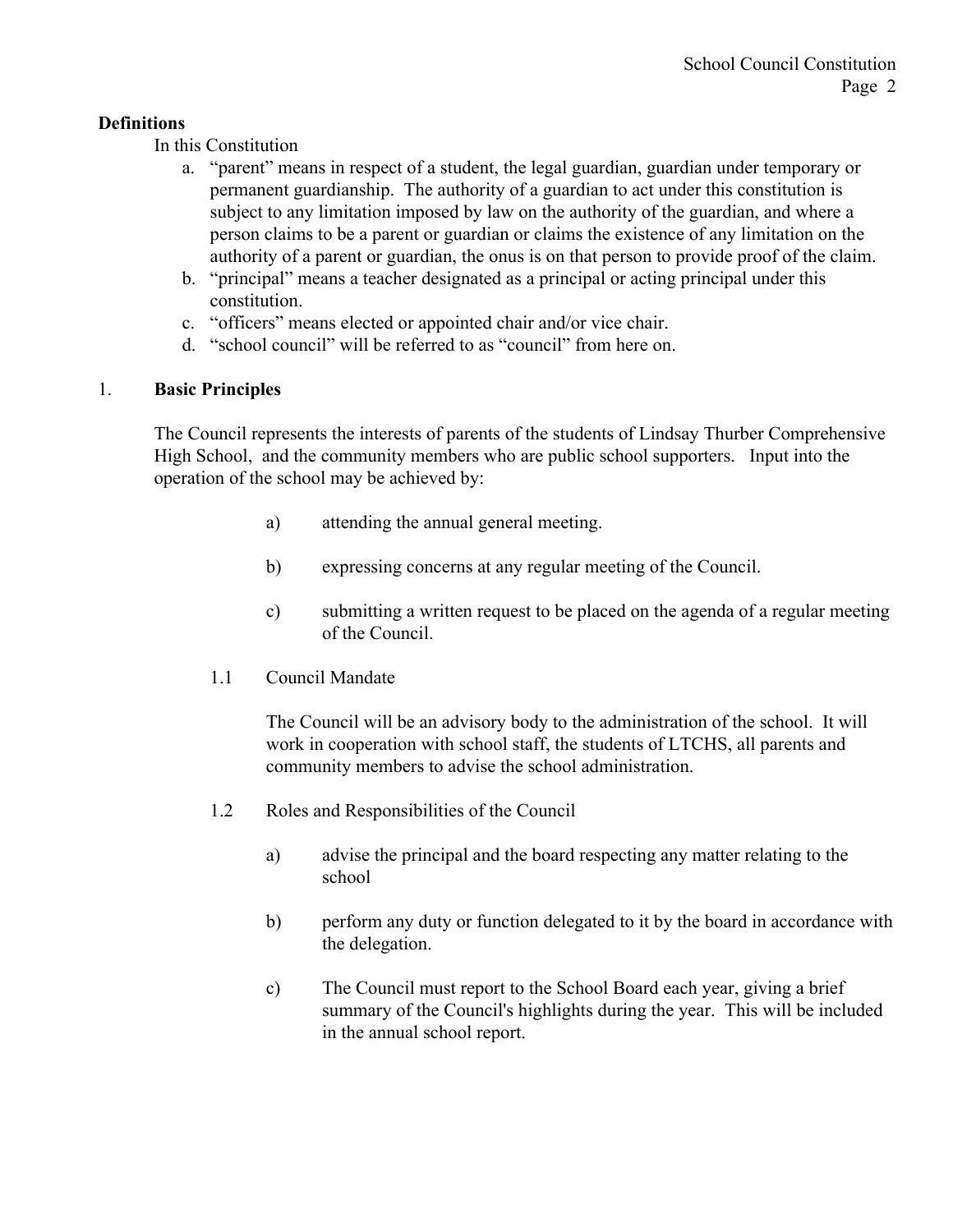- d) The Council must retain a copy of the minutes for each meeting and make them accessible to the School Board if so requested. These are to be kept for seven years.
- e) The Council must hold their first meeting within the first month after the start of the school year.

## 2. **Structure of the Council**

2.1 Composition

The Council will consist of a majority of parents, as well as teachers, students, support staff and the principal (as an ex-officio member) and may include members of the community who cannot be the parent of a student enrolled at LTCHS.

- 2.2 Executive Structure
	- a) The Council will have the following slate of officers: - Chair and vice-chair
	- b) Election of the officers will occur at the first meeting of the Council.
	- c) The chair and vice-chair must be parents of students attending the school.
- 2.3 Terms of elected office

Officers are elected to a one year term of office.

- 2.4 Elections and Appointments
	- a) The Council will elect or appoint a chair and vice-chair.
	- b) Teachers teachers will be chosen by peers.
	- c) Community members community member(s) may be appointed by the Council.
	- d) Administration team principal or designate
	- e) Student Council will choose a representative for Council
	- f) Support staff will choose one member to represent the support staff. (The Office Manager or designate will be appointed to represent support staff)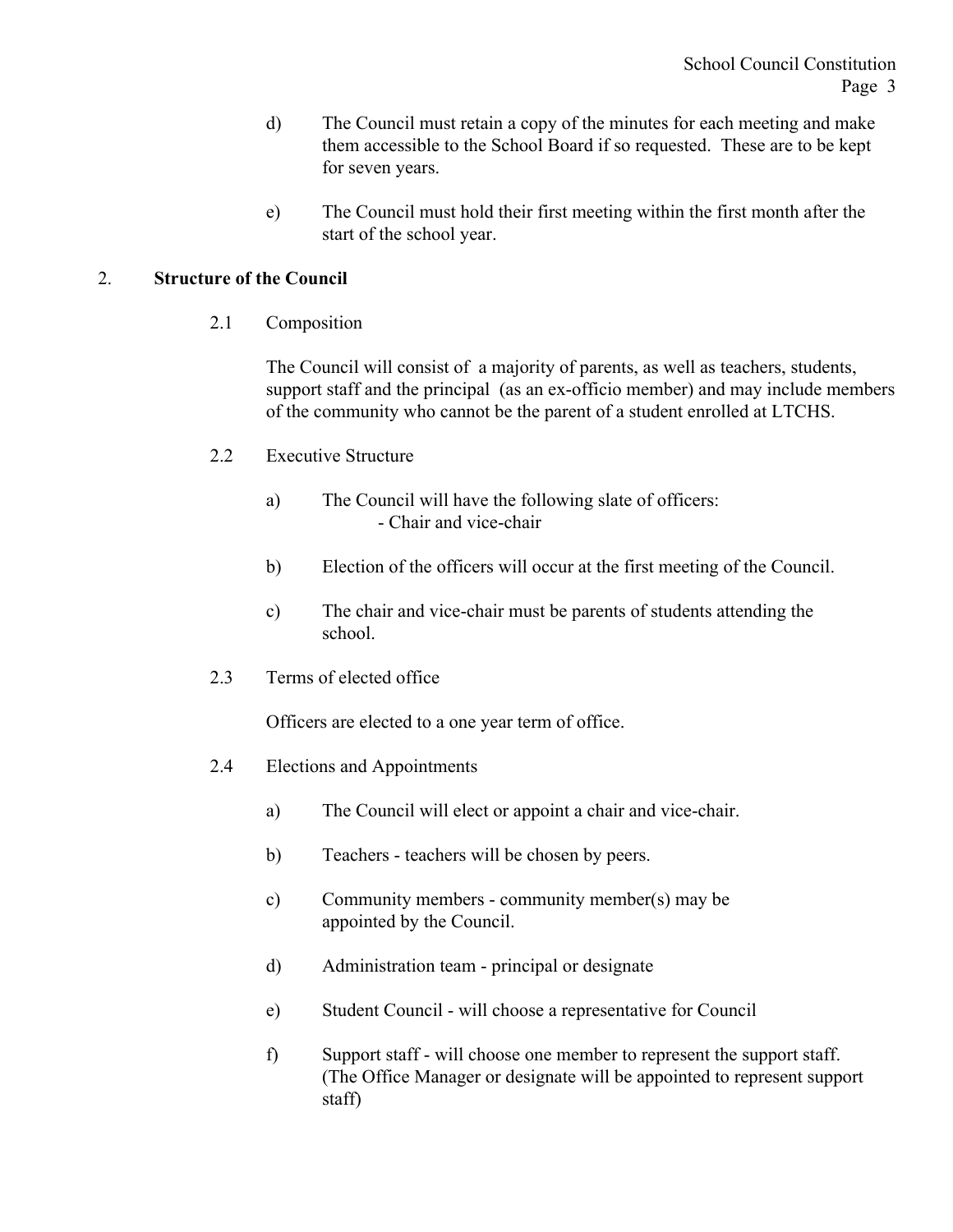## 2.5 Vacancies

In the event a position becomes vacant, the Council may appoint a replacement to complete the remainder of the term of the departing member.

### 2.6 Duties of the Officers

- a) The chair shall:
	- i) convene and preside at all meetings of the Council.
	- ii) ensure that all decisions of the Council are carried out.
	- iii) represent the Council at school functions and other meetings as determined by Council.
- b) The Vice-Chair shall:
	- i) assist the chair in carrying out his/her duties.
	- ii) assume the responsibilities of the chair in the absence of the chair.
	- iii) assume other duties and responsibilities as assigned by the Council.

#### 3. **Council Bylaws**

- 3.1 Amendments to the constitution
	- a) Amendments can only occur at the annual general meeting or at an emergent general meeting of the parents using the following procedure:
		- i) The Council will pass a Notice of Motion.
		- ii) The Notice of Motion will be published for 2 (two) consecutive months at the monthly meeting of the Council prior to the annual organization meeting or an emergent general meeting.
		- iii) A Council member will present and second the motion at the appropriate meeting. This will be followed by a discussion and a vote by all the parents present.
		- iv) A simple majority vote carries/defeats the motion.